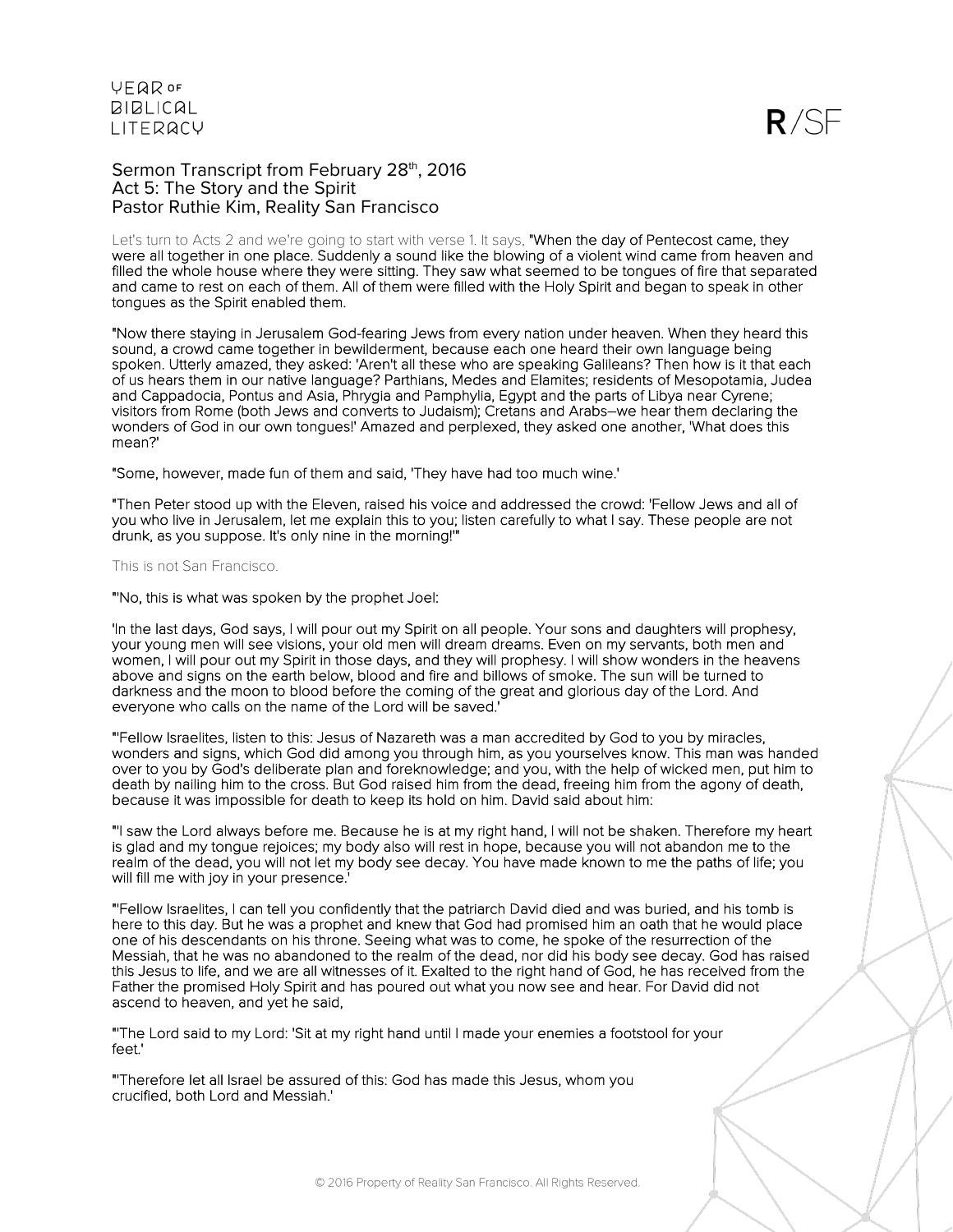

"When the people heard this, they were cut to the heart and said to Peter and the other apostles, 'Brothers, what shall we do?'

"Peter replied, 'Repent and be baptized, every one of you, in the name of Jesus Christ for the forgiveness of your sins. And you will receive the gift of the Holy Spirit. The promise is for you and your children and for all who are far off–for all whom the Lord our God will call.'

"With many other words he warned them; and he pleaded with them, 'Save yourselves from this corrupt generation.' Those who accepted his message were baptized, and about three thousand were added to their number that day.

"They devoted themselves to the apostles' teaching and to fellowship, to the breaking of bread and to prayer. Everyone was filled with awe at the many wonders and signs performed by the apostles. All the believers were together and had everything in common. They sold property and possessions to give to anyone who had need. Every day they continued to meet together in the temple courts. They broke bread in their homes and ate together with glad and sincere hearts, praising God and enjoying the favor of all the people. And the Lord added to their number daily those who were being saved."

### Let's pray.

Father, I thank You so much that the grave could not hold Jesus. Father, I thank You that we are here today because Jesus is alive. And Father, I pray that this morning that You would open our hearts to who we are and the story that You've invited us to get involved with with You. Father, I pray that all distractions, God, would just be quietened, God. And all resistance would be pushed back in Jesus' name.

We say "yes" to You this morning and to what You want to speak to our hearts, Lord. In Your name we pray, amen.

Well, I wonder why you're here this morning. I wonder if you've ever considered, "Why do I go to church every day?" Not every day. Every week.

"Why do I walk through these doors on a Sunday morning? Why am I here? What it is about it?"

Is it because we feel guilty? Do we come because this is what good Christians do? We're supposed to? Have you ever stopped and considered, "Why do I go?"

Is it to feel really good like to get together with friends and maybe have brunch beforehand and just have a good Sunday morning? Or is there more to the Church? What drives us to be here? This morning we're going to be talking about the Church. We just read the story of Pentecost and that's often referred to as the birth of the Church. But, before we refer to that and we look at that in a little bit more depth, I want to start at the beginning.

Now, if you've been with us for a few weeks, you've been following along in this series called "The Story of God." If you've missed any of the sessions, I want to encourage you to go back and listen to them on the podcast. You can find them on the Reality website. The reason for that is this series really builds upon itself. So, if you're here this morning and you're hearing me speak, I'm going to be referring to some things, referring to this story of God. And if you've missed those weeks, you're kind of going to be like, "What's this all about?"

I want to encourage you to go back and look at those. So, we're in this series "The Story of God" and we've been asking ourselves, "Where do we find ourselves in this story? What is the story that we see through Scripture? What is this narrative, this story arch of Scripture?"

We've been looking at that the last few weeks. And today, we're going to look at the Church. But, in the beginning, I want to start there. In the beginning, if we go back to the very beginning in the Garden of Eden in Genesis, we have God. And there's something that we learn about God from the get-go that's so foundational and key to what I'm going to share today. So, we're going to refresh it and we're going to touch on it again.

If we look at Genesis 1:27, it says, "God created mankind in His own image, in the image of God He created them; male and female He created them.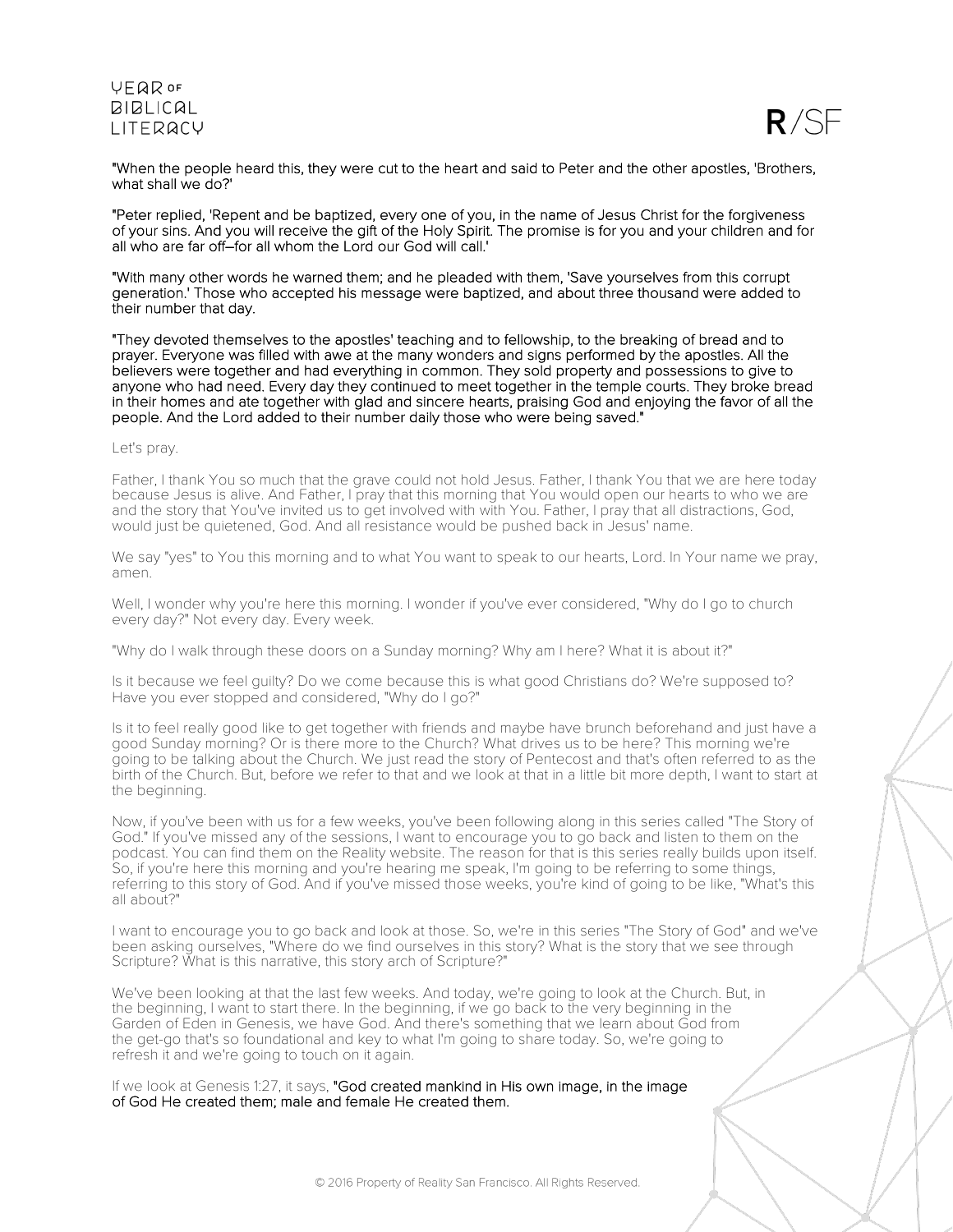

### "God blessed them and said to them, 'Be fruitful and increase in number; fill the earth and subdue it. Rule over the fish in the sea and the birds in the sky and over every living creature that moves on the earth."

See, God has always been about relationship and co-rule. And again, we've been learning about this over the last few weeks. It's priority for Him. It's right at the front. It's like everything He ever wanted and it's right there at the very beginning. We open our Bibles, flip, it's like, "Hey, you guys. I want to bless you. So, go multiple and go rule. Go enjoy this world that I've created."

And this is the complete opposite of another character we see in the Old Testament, and that's Pharaoh. If you've been reading through The Year of Biblical Literacy, you will have been familiar with the story of Pharaoh. He was, of course, ruling over Egypt and over the enslaved Israelites. And we see in him the characteristics of slave-driver. We see someone that wanted to control. He didn't like that the Hebrew people were growing in number. He felt threatened by that. He wanted to control them, make demands of them, enslave them, give them no choice, give them no opportunity for contribution or blessing.

But guys, God is not Pharaoh. God is not Pharaoh. His heart has always been about choice, relationship, corule, participation. It's always been about partnering with us. See, this tells us something about God that's really important. This truth about Him being so focused on relationship tells us something really important about us. That we are called to be participants and not observers of this story. This story, this mission, this narrative, this thing that God has been about since sin came into the world, of coming back in, of restoring, of making things right, of bringing shalom. We are not supposed to be observers of that story. We are called to be participants of it.

See, there's a huge difference between observers and participants. When I go see a movie or if I read a book, I'm observing. I'm sitting there, maybe eating some popcorn, I'm watching from a distance, I'm somewhat disconnected. I might have an opinion. It might be good. I might be like, "Wow. This is a great story. I really appreciate this story."

Or I might be like, "This kind of sucks. Like, I don't like this story."

I might have criticism about this story. I'm just observing. I'm just watching. I have no input in the story. It doesn't matter how I feel about it because I'm not participating. The story's not going to change because I didn't like an ending. It just is what it is and I'm just watching and I'm observing. Guys, some of us are living life like we're observers. We're living life like we're just watching. We're just watchers from a distance.

And we're walking to church on a Sunday morning and we open our Bibles and we read about the story of God and we examine it and we study it. And those are great things. And then we close it and we put it away and go, "Hmm, I have formed some opinions about that. I am watching the church. I am observing what God is doing in His story."

But we're not actively participating in it. You see, the role of a participant is much more like an actor in a theater. There's a story playing out and you know that you have a scene and you're involved and if you don't come in, it's like, "What's going on? We're missing somebody."

We have a significant role to play. It matters. Our involvement matters. We're supposed to be involved. You see, this is from the get-go what God has always been about. "I want to participate with you. I want to partner with you."

And I want to challenge you this morning that God is calling you to be a participant in the story of God. God is calling you to be a participant in this mission that He has for San Francisco, for the Bay Area, for the world. He wants to shift us to being involved.

I have an almost two-year-old, my son, Phoenix. He likes to watch this show called "Dora the Explorer." Now, if you've yet to be introduced to preschool TV, let me just tell you about Dora. Dora's this little girl, her best friend is a monkey called "Boots," and they go on adventures. The whole show – and don't judge my parenting here, I know he's not two yet. Okay? He likes to watch TV. What can I say?

But, they go on this adventure, right? And they're climbing and they're swinging and they're making decisions as they go. And one of the reasons I think he loves this show is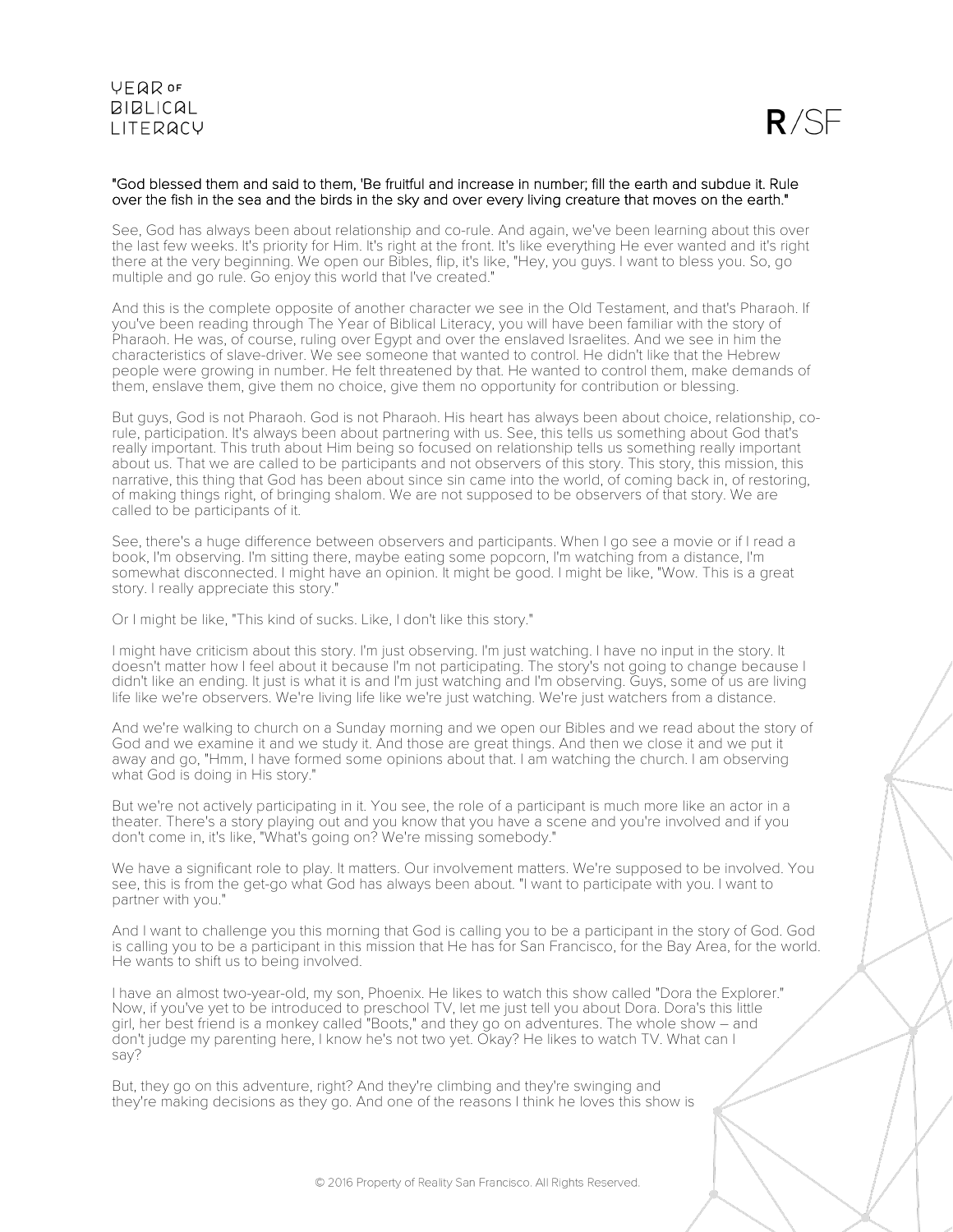

because it's interactive. Because in some moments, Dora looks at the screen and she's like, "Hey, why don't you climb?" or, "What's your favorite part?" or, "Let's go!"

And there's these songs and he's really interacting. It's really fun to watch kids at this age being like, "Yay!" And they're climbing. They're in it. And he's living into the story. He's living into the story of Dora. And you know what's really fun, too? When Dora is not on, he still lives the story. Right? Like, we'll be just doing stuff and he'll be like, "Boots, climb! Climb!"

I'm like, "Yeah! That's right. Keep living it."

And, you know, he's even woken up in his sleep talking about these characters. He's absorbed into the story. And guys, I think there's something that we could learn from children. They dive in and they're like, "This is my story."

And that's what I think God wants to say to us this morning is like, it's His story, but it's our story. It's His story, but it's our story too because we are called to participate. We are called to have a contribution. God wants to do this with us. If you look through Scripture you can see countless times again and again that God has chosen to partner with humans in order to fulfill His mission.

If you just start looking through Scripture of that lens of like, "Okay, how did God get this done? How did God move the story along? How did this come about?"

"Noah, go build an ark. Abraham, have a son and start a nation. Deborah, lead Israel to victory. Esther, be a queen and save a nation."

He's chosen every time to work through humans; men and women like me and you. That is how God has chosen to fulfill His mission. God is passionate about relationship. And then here we are and here's Pentecost, right? And here's Peter getting up and he has something to say. How did Peter know that he was supposed to do that? Like, he just received the Holy Spirit, he's probably feeling really good. He could've been like, "You know what? I'm just going to go head home, tell my family, soak in this <sup>a</sup> little bit, feel the blessing, enjoy <sup>a</sup> meal together, just hang out, have <sup>a</sup> holy huddle."

It's like the moment he received the Holy Spirit he's like, "I've got to get out there and participate in this story."

And I would pose to you this morning that there's two reasons why he and the early church knew that they were participants in the story and this is the story and the spirit. The story and the spirit. You might be thinking, "Well, okay. I'm familiar with the Great Commission. Jesus sent out His disciples right before He ascended to Heaven. You know. Go into all the nations. Maybe the early church had that in mind."

And it's possible. Maybe they did. But if you read through the book of Acts, it's not explicit. It doesn't say, "Here's the Great Commission. Go do it."

So, what was driving them? Like, how did they know that God loved the nations? How did they know? How did Peter know like, "Hey, I want to get up. I want to get involved. I have a part to contribute. I have something to do."

I think it's because they were so connected to the story of God. This was their story and I think that's where we miss it. Somehow we get disconnected. Like, "That's a cool story over there. I'm just going to observe it." They live their lives as if they were living the story. Like they were key actors in the story. Like they had something to contribute. So it was like this immediate compulsion of like, "Wow. Yeah. We know history. We've seen the story of God, the narrative of God. There's always people involved moving the story along."

So it's like they were compelled by this story. I believe that they were missional in their approach to the world. They were people on a mission. They were participants. Are we missional? Are we on a mission? Are we participating in what God is doing?

There's a church planter and an author of a book called "Organic Church," Neil Cole. He says, "The Church is not sent on a mission by God. Rather, God is on a mission and the Church is called to join Him."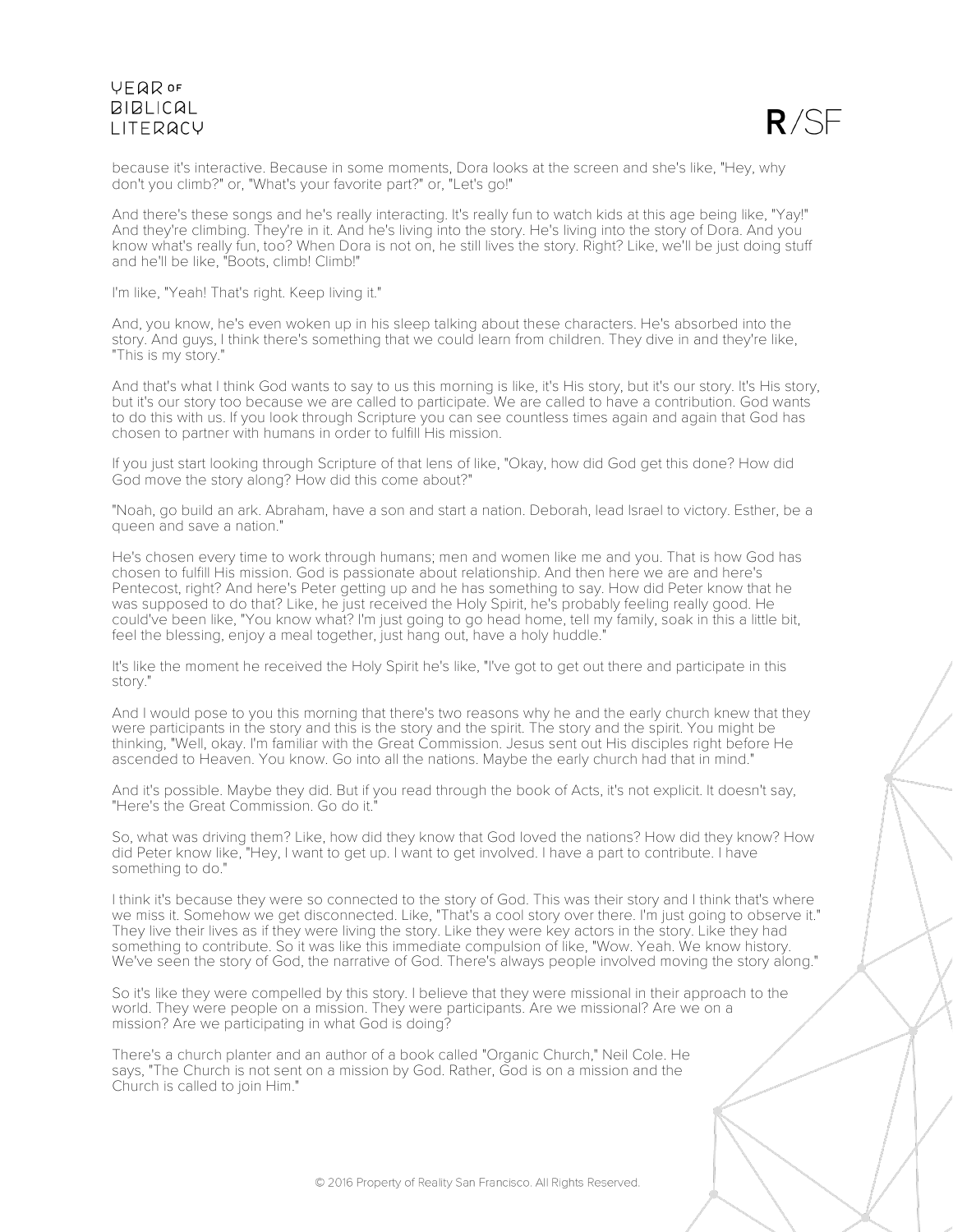

That's just a very slight shift in our thinking, but God is on a mission and we're called to join Him. What does that mean for our families, our workplaces, San Francisco and beyond and wherever we're from? What does it mean that God is already on a mission, God is already doing something, God already has intentions and we are invited? This morning we are invited to get on board with what God is doing. It's His mission. It's His story. But, it's also ours.

Are convinced of God's mission? We've been reading through The Year of Biblical Literacy. We've been going through this sermon series, "The Story of God." But, are you convinced, are you absolutely, to the core of who you are, know that you know that you know that God is still on a mission? Because, if we're not convinced, we create our own missions. Right? Our own stuff, our own story. Our stories of distraction, pursuing our own kingdoms, serving our own selfishness, seeking our own prosperity which ultimately leads to these stories of destruction. Right? Where we've made these bad choices and we look at our lives and are like, "How did I get here?"

But, if we're convinced that God is up to something and we are Christ-followers, then we will be driven to enter into that story. How can we not be? The only way we can not be is if we've chosen to be an observe and a watcher of the story. And let me tell you that if you look at Scripture, that isn't really the option for the Church. There was no place of like, "Hey, guys. Here's Jesus and here's the Holy Spirit and just go to brunch and just chill. Just study it and just talk about it."

Like, that's good and I'm not saying we shouldn't brunch. I mean, we all like a good San Franciscan brunch and we should study and we should examine, but it has to go beyond that. Right? We have to get convinced to the point of action. And this morning I sense that there's people here and you're kind of like, "Oh, man. That's totally me. I'm an observer. Like, I'm going to CG and I'm coming to church every week and I'm reading the story and this is a good story. Yeah. Oh, I don't know. I have problems with this story. What do you think about this story?"

And we're examining and we're studying together, and then that's it. This morning, God wants to shift our hearts to say, "That's my story. I'm in. I'm convinced. I want to be involved."

But, they had more than a story, and this is where we want to land for most of this morning. They had the Spirit, right? They had the Spirit. That story of Pentecost is kind of wild. It's kind of wild imagery. We've got fire, we've got lots of languages going on, we've got Peter getting up and getting real excited. Now, Pentecost was a Jewish festival. It was celebrating the giving of the Torah and people, Scripture says that Jewish people came from all nations, they came form all over, speaking different languages, and they gathered.

And halfway through that, you might have caught it, it really struck me when I read it. So, they're hearing the Gospel, the good news is being shared in all their languages, and suddenly they say, "What does this mean?"

We need to ask the same question this morning. What does this mean? Is that just a story that's thrown in the New Testament to get all of the Charismatics excited or does it actually carry deep meaning in the context of the story of God? I think it does. I think it does. I think this is the next act in the play. Right? We just had Jesus come and He died, rose again, made it possible for our lives to be restored and renewed. And then here He is and He gives a message, a word, to His disciples in Luke 24.

### He says, "I'm going to send you what my Father has promised; but stay in the city until you have been clothed with power from on high."

See, God knew He wasn't done. Jesus knew it wasn't over. There was a whole world to touch and reach with the story of salvation and restoration and renewal and that we as the church were called to be that, humans. But, this was an incredible task ahead of us. What did we need? We needed power. We need to be empowered to go and complete this call, this mission. See, Pentecost is not just a spiritual high or an experience, it's a crucial part in the story of God.

Alan Hirsch is an author and leader in the missional church movement, and he writes:

"This is the Church as God intended it to be. A Gospel empowered, unfettered people movement perfectly designed for nothing less than the transformation of the world and the destruction of the forces of evil."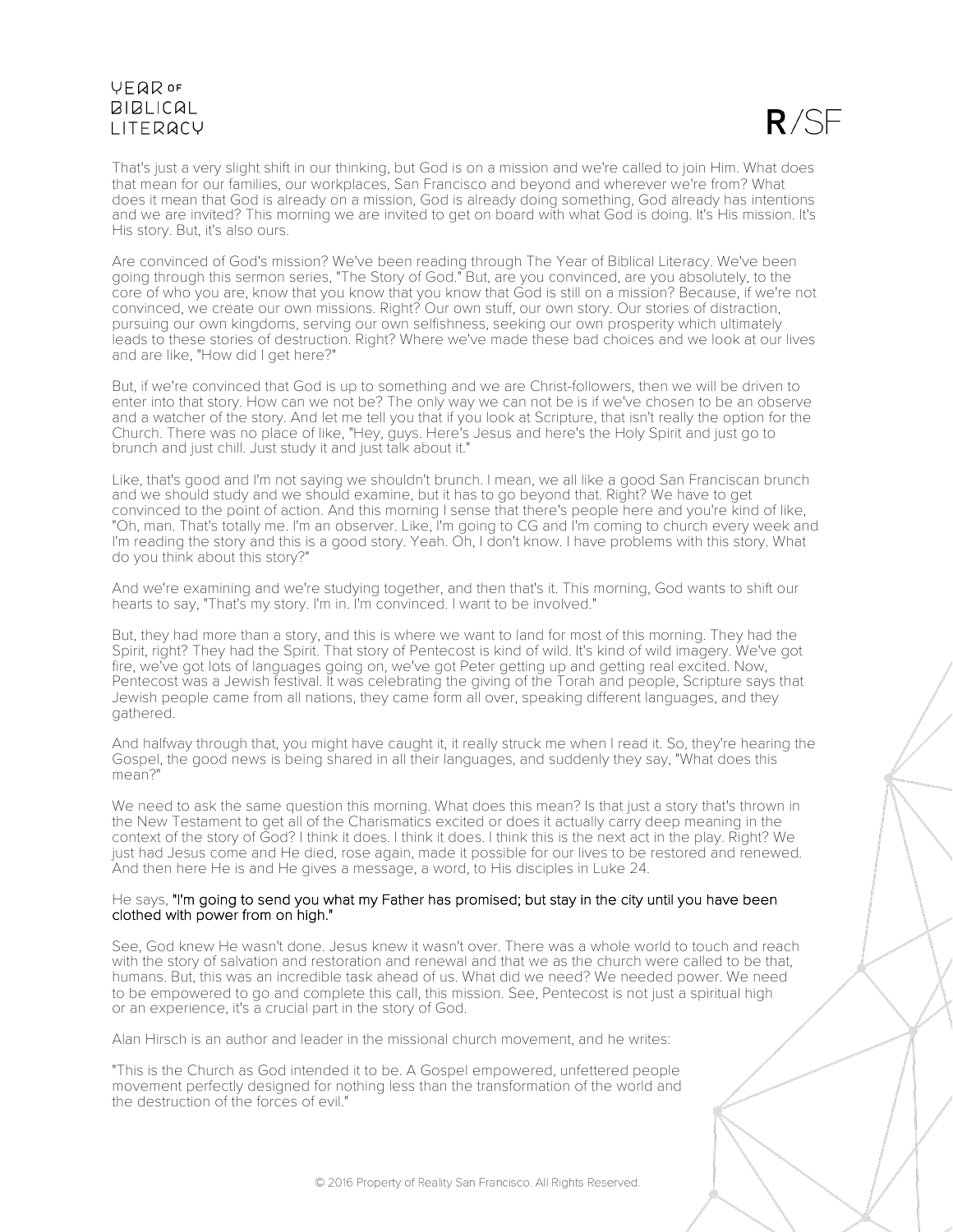

That is who the church is, and that is the task in front of us. Transformation, destruction of evil and here we are we're like, "We're just humans."

And God's like, "I know that. So, I'm going to empower you. I'm going to clothe you. I am going to give you what you need."

And this is what Pentecost is all about. Don't get lost in the imagery. Get lost in this big story of God. This was the next act. This is what we needed. This was God moving the story along, that we as His Church would be empowered. See, we had Jesus and we had Him in the body and then we have the Holy Spirit. Jesus left and gave us His Holy Spirit in our bodies and Paul picks up with this imagery in the New Testament that we're suddenly the body of Christ.

Do you get that transfer? We had the body of Jesus and then He gave us the Spirit so that we are all part of that body and suddenly Jesus is now touching all over through us. We are parts of the body. We have something to contribute. We are participants. We are not a dead, hanging piece that's unnecessary. Every single person in this room is needed for this mission, for this story to be fulfilled.

When we start talking about power, some of us start feeling a little bit uncomfortable. I think that's totally understandable in the world today. As the Church, we are not called to go on a mission for God with violence and force, bullying, manipulation, coercion. That is not the Kingdom of God. When we think about how God is moving His story along and how what we participate with that, we need to remember who's leading us. The servant King who laid down His life. You see, we belong to a kingdom that says to lay down your life and you'll get it, where the first will be last and the last will be first. When we move in forgiveness and selflessness and sacrifice.

That's the kingdom that we're wanting to usher in. But, don't think for a second that that means that this kingdom and this movement called the Church is powerless. This Church, as God intended it to be, the people of God worldwide, we are accessing power at a deeper place. It is not a worldly kingdom and a worldly power that says, "You must. You have to." It's a kingdom that says, "I will lay down my life. I will sacrifice. I will give up because of what Jesus has done for me and because I want you to have that."

We are accessing a more divine power. Are you guys with me? Like, this is not a human power. This is not a power that forces and manipulates. And, if you've been in a church and you've been in a community where that's been the norm or where that's been the culture, let me tell you it's not the Kingdom of God. This Kingdom of God comes from this place that we don't understand. It's upside down, it's shifted, it's different, it's weird, it's not human, but it's power at a divine level.

When we enter into that stream of laying down our lives and saying "yes" to Jesus no matter the cost, that's when we access real power and we see the world transformed. See, we couldn't do this without Jesus, right? And we don't want to skip Him because He's like the everything, right? We couldn't do this empowerment thing, we couldn't go out and change the world. Jesus had to come, He had to die and be resurrected because our hearts, we couldn't change them. We can't do it without Him. We can do a lot of good works, a lot of moral works, but we can't be transformed at a heart level without what Jesus did on the cross and through His resurrection.

You see, some of us think that Jesus came to give us a golden ticket so that we can be like, "Phew. Okay. Getting into heaven."

And let me tell you this morning that it's not about your golden ticket. Jesus didn't come so He can be like, "Here you go. Here you go. You guys are good. Peace out, chill and eventually you're going to get to heaven."

He came to completely transform us, and that wasn't so we could just go home and say, "You know what, guys? I'm different. I feel so good about myself. This is so great."

It was for the purpose of transforming the world. So, Jesus came, He died, He rose again, He did what we could not do, He restored and renewed our hearts so that this whole world could be restored and renewed. We can't do it without Jesus.

So, what is the church? Paul uses this Greek word "ekklesia," and it's literally translated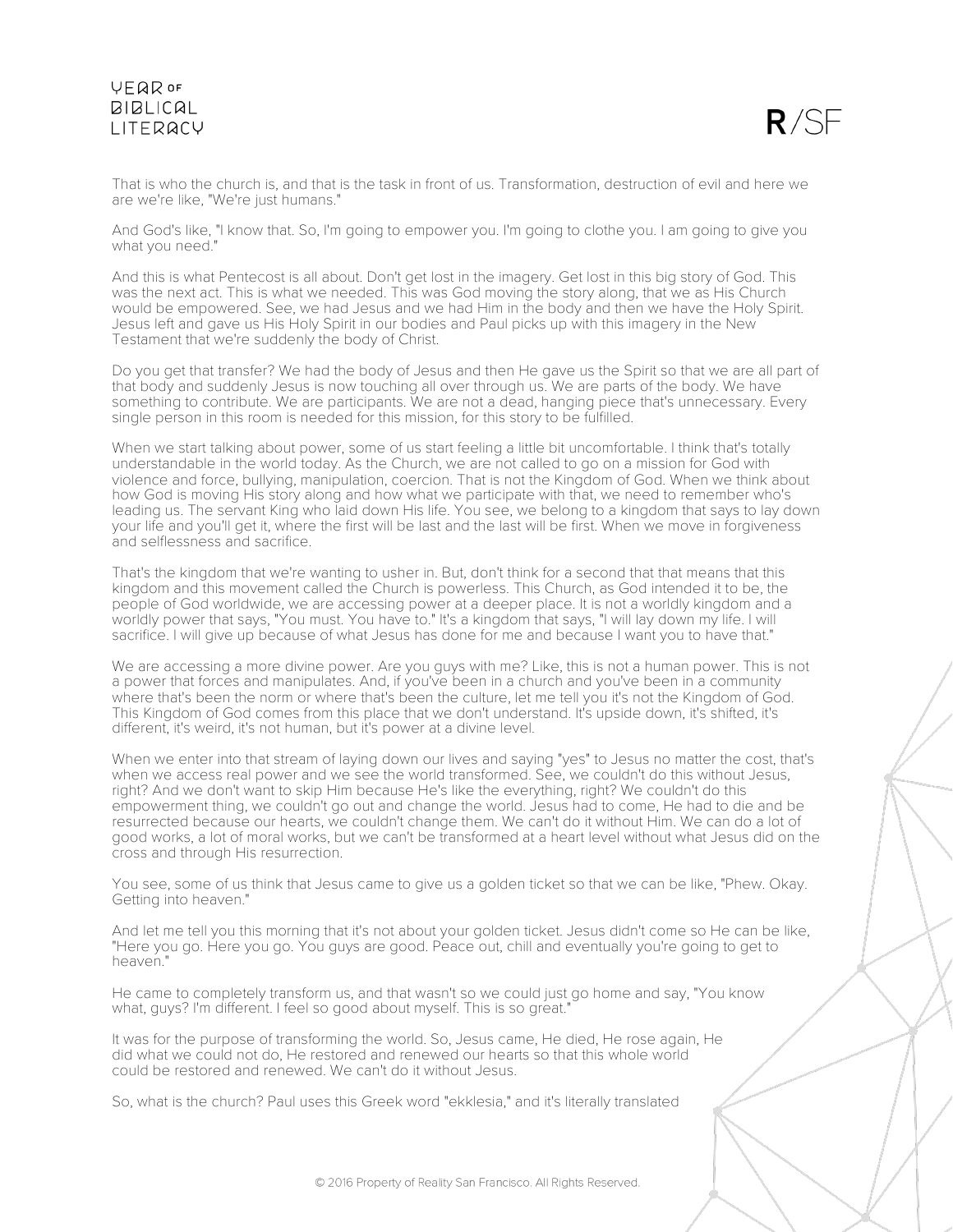

to "gathering" or "called out ones." When Paul uses the term, he's not talking about a building. It doesn't matter where we meet. It doesn't matter whether we meet here in Everett in a school, in a cathedral, in a small little hut in Vietnam. Like, it doesn't matter about the building. This word "church" or "ekklesia" denotes more about our identity. What's really fascinating about this word is that, at the time that he used it, it wasn't just a religious word. It actually had more connections to political and social spheres. It was a word that was used.

At the time, it was used to describe a gathering of elders of a community. And these elders had the role of discussing social and political issues. Like, they were involved with their community and they were discussing issues at hand. They had a purpose for their gathering and that was to bring about harmony and wellbeing for the wider community. See, they were a community within a community, making a difference, bringing about wellbeing, bring about change, adding value to that community.

So, if Paul's using this word when he's talking about us here today and he's saying, "Hey, Church," it's not just like, "Hey, people that get together in a building and talk about Jesus and feel great," but, "Hey, Church that's supposed to be a community within a wider community, San Francisco bay area or wherever you're from." And you're actually coming together with a purpose to see your communities bettered, to add value to your community, to bring about harmony, to discuss issues that go beyond reading Scripture or, you know, how are your kids doing or how are you feeling today? But actually the big issues, actually the things in our city, in our world that need to be addressed.

Paul is saying we, as a Church, are supposed to be involved in that. We are supposed to be participating in that. God's story is not just about us. And guys, I really want to shake us this morning because it's so easy – and I do it too – to fall into like, "Oh, my CG," or, "my church," or even, "my family." Those things are great. We should come together on Sunday and encourage one another. You know, that's why I read the end of that chapter. We should be breaking bread together and having relationship and having community. But, it doesn't end there, guys. There's so much more that the Church is called to be involved in.

When we look at homelessness in San Francisco, we are called to participate in that. When we look at the tech companies in San Francisco, we're called to be involved in tech and business. We're called to be involved in reaching more families, more kids, all of this stuff that makes up our community, we are a community called out, filled with the Holy Spirit, anointed for the task, sent out to go and do something.

N.T. Wright has this beautiful quote which I've kind of been hanging out in. He says:

"Those in whom the Spirit comes to live are God's new temple. They are individually and corporately places where heaven and earth meet."

Man, that imagery just grabs my heart. That we are a new temple and that in us it's where heaven, Holy Spirit, Jesus, touches earth. Like, we meet. We meet in that place. When we separate and go out from here back into our jobs and to our workplaces and to our homes and to our schools, it's like we're carrying that little bit of heaven, that divine, the Spirit of God and that's where it touches earth. I want you to think about that this morning.

What does it look like for heaven to come where God has placed you? What does it look like for heaven to come in your family, in your marriage, in your workplace, in your school? That we're almost like this portal to Jesus and that, when we show up, heaven shows up, Jesus shows up. And it's not that He wasn't there before, I mean He's doing His thing. But, He has chosen to partner with us. That means it matters. It matters how you show up. It matters if you show up. It actually matters if you know you're part of the story. It actually matters.

There's a weight of that, as the Church, that we need to walk in with Grace, but just knowing that it matters if we're partnering with Jesus on this mission. Just like Abraham, we're called to be a blessing, to be a source of peace and abundance and life; the Kingdom would come through us. See, this morning I think there's an invitation for us to participate with God. But, some of us are observers for a reason. Some of us have grown up feeling that we had no significance. And you might be like, "You know, I've got a good job and my family's doing okay and I'm kind of holding it together." If all of that was stripped away and underneath, do we know that we are significant in the Kingdom of God?

See, some of us disqualify ourselves. We hide behind, "Oh, yeah. You know, I'm busy.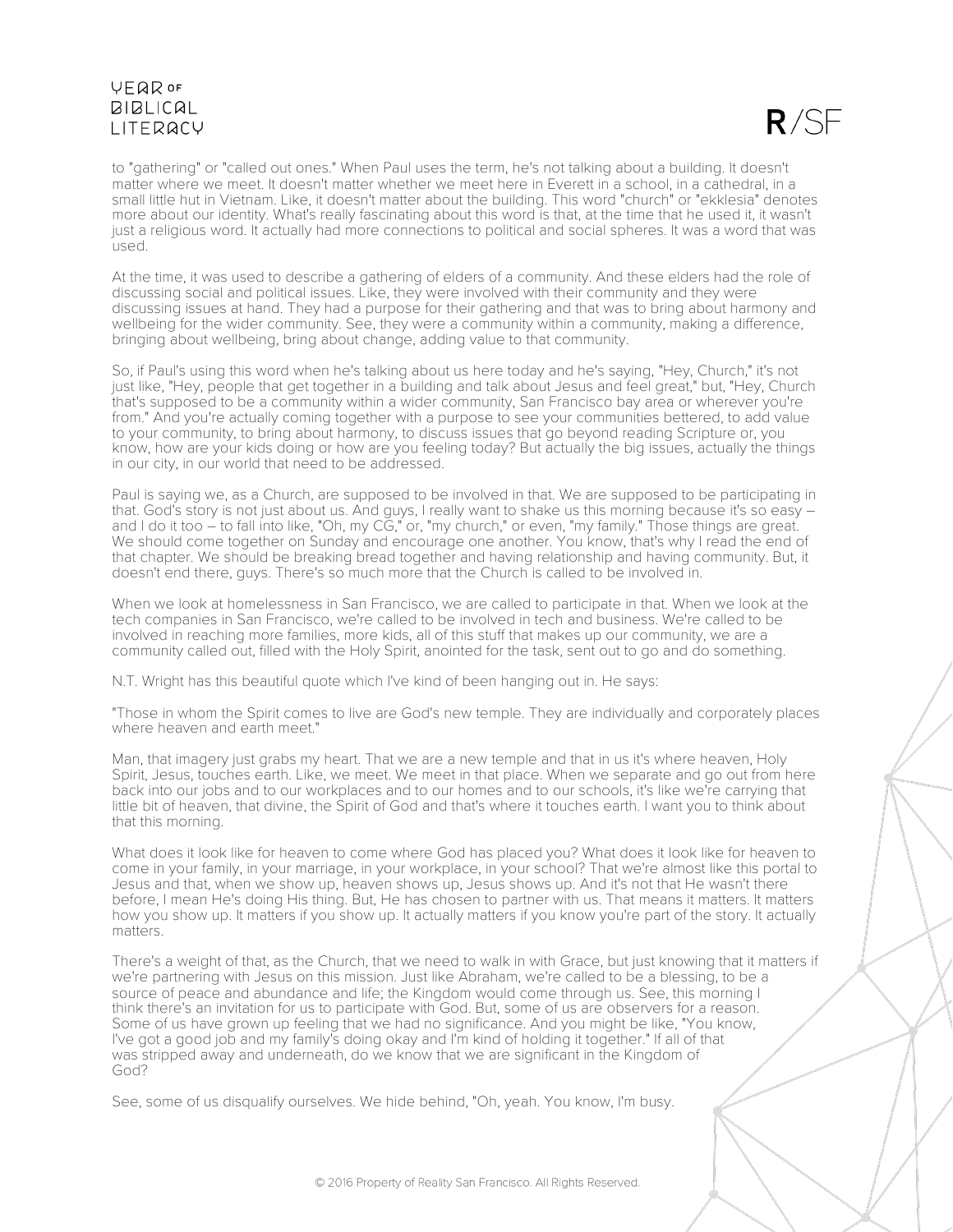$R/SF$ 

I'm just not sure that's really for me." But, let's dig deeper this morning and let's just push all of that aside. Some of us have disqualified ourselves because we think, "I've made so many dumb choices. I've missed it. I've missed it. There was a moment the Jesus train came along and He invited me on and I just turned my back and I went the other way and now I'm sitting here listening to this message, but it's not for me."

Let me tell you this morning that this is for you. And, as I was speaking, as I was preparing to speak this morning, the Lord so heavy put on my heart that there were those of you here this morning that feel like you've missed your opportunity to get on board in this story of God and this mission of God. You felt like you should've made different choices, should've had different relationships, you've missed out, you've gotten tangled in your own stories of distraction and destruction, you chose drugs, you chose pursuing your own goals, and the Lord says to you this morning, "I still want you. I still want you."

And I want to encourage you because I feel like, so strongly, there's hearts here and you need to be encouraged and invited back in. Let me tell you, there's is nothing that you could do that will disqualify you from being part of the Church. Some of you have felt like you've been on the edges, you've felt like you don't belong. I just want to expose that as a lie of the enemy this morning. The enemy would love to tell you you don't belong in church, whether it's this one or another one. "Those people don't want you. If they only knew about your story. If they only knew the decisions you'd made. If your parents only knew."

And this is the stuff, the accusation, that just comes because there's power in a church united. So, let's just pick them off one by one by one. And we think it's just us, but let me tell you in this room there's a ton of you here today that are feeling that and that are feeling like you've disqualified yourself from the story. You haven't. Jesus still wants you. There's an invitation this morning.

Some of you here this morning are like, "Yeah, gosh. I'm an observer. I've been an observer my whole life." And it may not just be with the story of God, it's in relationships or it's in your family, it's in your work and you're stuck in this place of just like, "I want to, but I don't know how. I feel like I've got nothing to contribute."

God wants to move you this morning and He does that by His Spirit. It's like we don't have to muster it up and strive. When we say "yes" to Him and we say, "God, I want to make that move," I tell you, somehow He does it. It's like a divine work of Jesus. It's actually what He's very good at. That's His thing. Like, He's kind of like a professional at that. So, when we say, "I do want that but I don't know how," just tell Him that. Just come forward this morning, come grab the prayer team and be like, "I don't know how. I want to say 'yes' and I've made bad choices, but I want to get back on."

Jesus will do it for you. He will do it in you when we come into agreement with Him. I sense that this morning there's people here and you have been hurt by the Church. You have been hearing the mission of God your whole life. In fact, your family was on a mission so hard that you were neglected, you were ignored. It was all about doing God's work, it was all about ministry and missions and laying down our lives. And, in the meanwhile, you just got pushed to the side and ignored. And now it's just like the Church is kind of arms length. Like, "I don't want any of that religion."

You know what? I don't want any of that religion either and neither does Jesus. I want to say to you this morning that if you have been a casualty of someone not realizing that you were part of the mission, that you were part of the story that should never have been neglected, never have been tosses aside or ignored, I want you to come forward this morning for prayer because God wants to heal you. There's some of you that have like, "Ah, church," and there's this underlying experience, maybe as a child, maybe as a young person, of being pushed aside by religion or told that you had to, you had to, you had to. And it was all about working and all about striving. That is not the Jesus of the Bible.

Let me tell you, He's after the nations and He's after your heart. Like, there is no difference, right? Some of us grew up in church or we've had an experience in church with ministry and it was like, "Go work harder. Go do more because God cares about those people."

But, you never heard the message that God cares about you. And He does. It's not either/or, it's both. He loves you. He's just enamored with you. The story of the Bible is God going after us again and again. Even we turned around, even when we're Israel and we go, "I don't want that," God's just like, "I'm still here."

You can't shake Him. He just loves you so much He's going to pursue you. If that's been